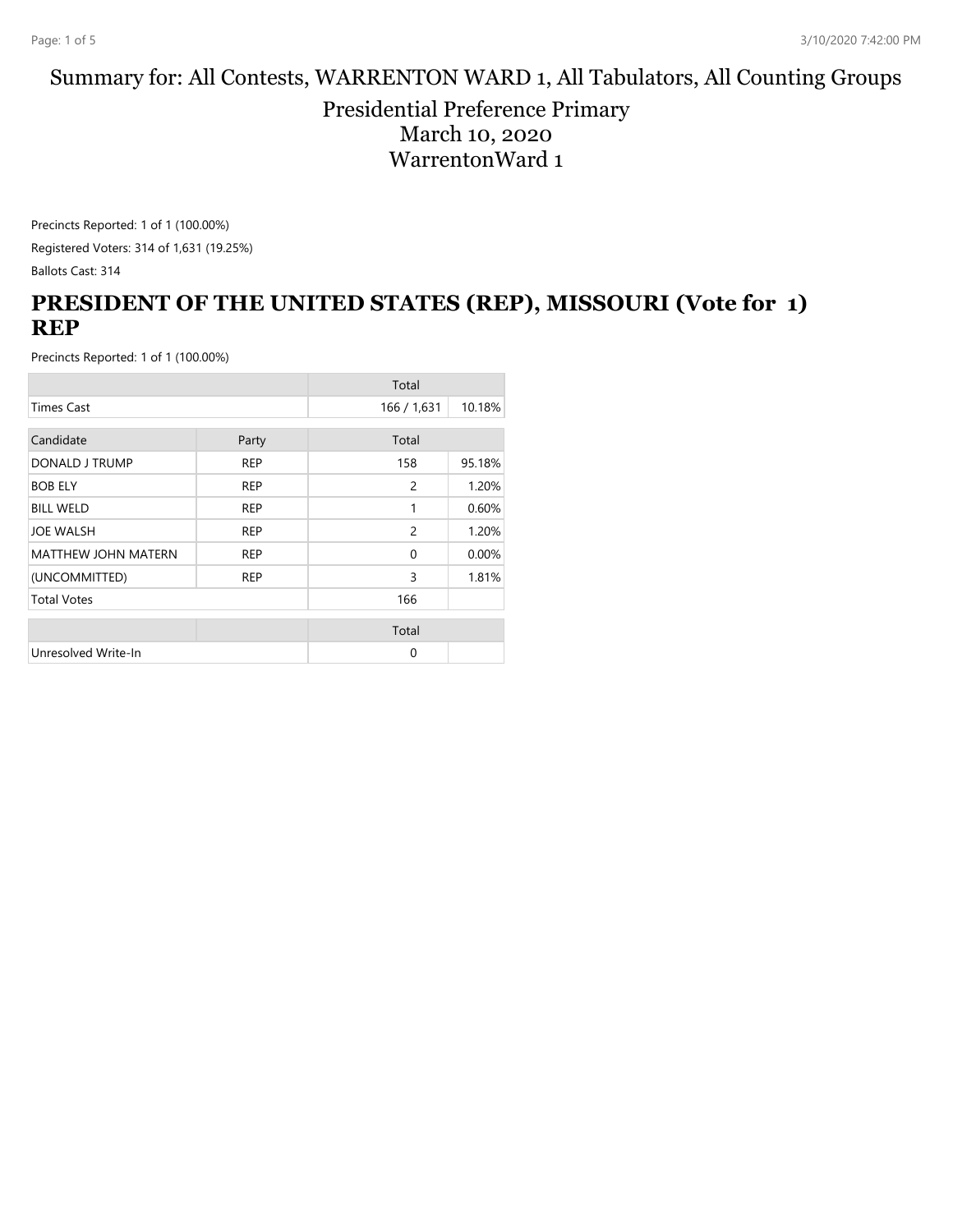# **PRESIDENT OF THE UNITED STATES (DEM), MISSOURI (Vote for 1) DEM**

|                        |            | Total          |          |
|------------------------|------------|----------------|----------|
| <b>Times Cast</b>      |            | 148 / 1,631    | 9.07%    |
| Candidate              | Party      | Total          |          |
| <b>AMY KLOBUCHAR</b>   | <b>DEM</b> | 3              | 2.03%    |
| TOM STEYER             | <b>DEM</b> | 1              | 0.68%    |
| <b>TULSI GABBARD</b>   | <b>DEM</b> | $\overline{c}$ | 1.35%    |
| LEONARD J. STEINMAN II | <b>DEM</b> | 0              | 0.00%    |
| <b>CORY BOOKER</b>     | <b>DEM</b> | $\Omega$       | 0.00%    |
| JOSEPH R. BIDEN        | <b>DEM</b> | 90             | 60.81%   |
| ELIZABETH WARREN       | DEM        | $\Omega$       | $0.00\%$ |
| PETE BUTTIGIEG         | DEM        | 1              | 0.68%    |
| <b>BERNIE SANDERS</b>  | DEM        | 46             | 31.08%   |
| <b>VELMA STEINMAN</b>  | <b>DEM</b> | 0              | 0.00%    |
| <b>HENRY HEWES</b>     | DEM        | 1              | 0.68%    |
| <b>ANDREW YANG</b>     | <b>DEM</b> | 0              | 0.00%    |
| ROQUE DE LA FUENTE     | DEM        | 0              | $0.00\%$ |
| JOHN K. DELANEY        | <b>DEM</b> | 0              | 0.00%    |
| JULIAN CASTRO          | DEM        | 1              | 0.68%    |
| <b>DEVAL PATRICK</b>   | <b>DEM</b> | 0              | 0.00%    |
| MARIANNE WILLIAMSON    | DEM        | 0              | $0.00\%$ |
| <b>MICHAEL BENNET</b>  | <b>DEM</b> | $\Omega$       | 0.00%    |
| MICHAEL R. BLOOMBERG   | DEM        | 1              | 0.68%    |
| <b>STEVE BURKE</b>     | DEM        | $\Omega$       | $0.00\%$ |
| ROBBY WELLS            | DEM        | 0              | 0.00%    |
| WILLIAM C. (BILL) HAAS | DEM        | $\Omega$       | $0.00\%$ |
| (UNCOMMITTED)          | DEM        | 2              | 1.35%    |
| <b>Total Votes</b>     |            | 148            |          |
|                        |            | Total          |          |
| Unresolved Write-In    |            | 0              |          |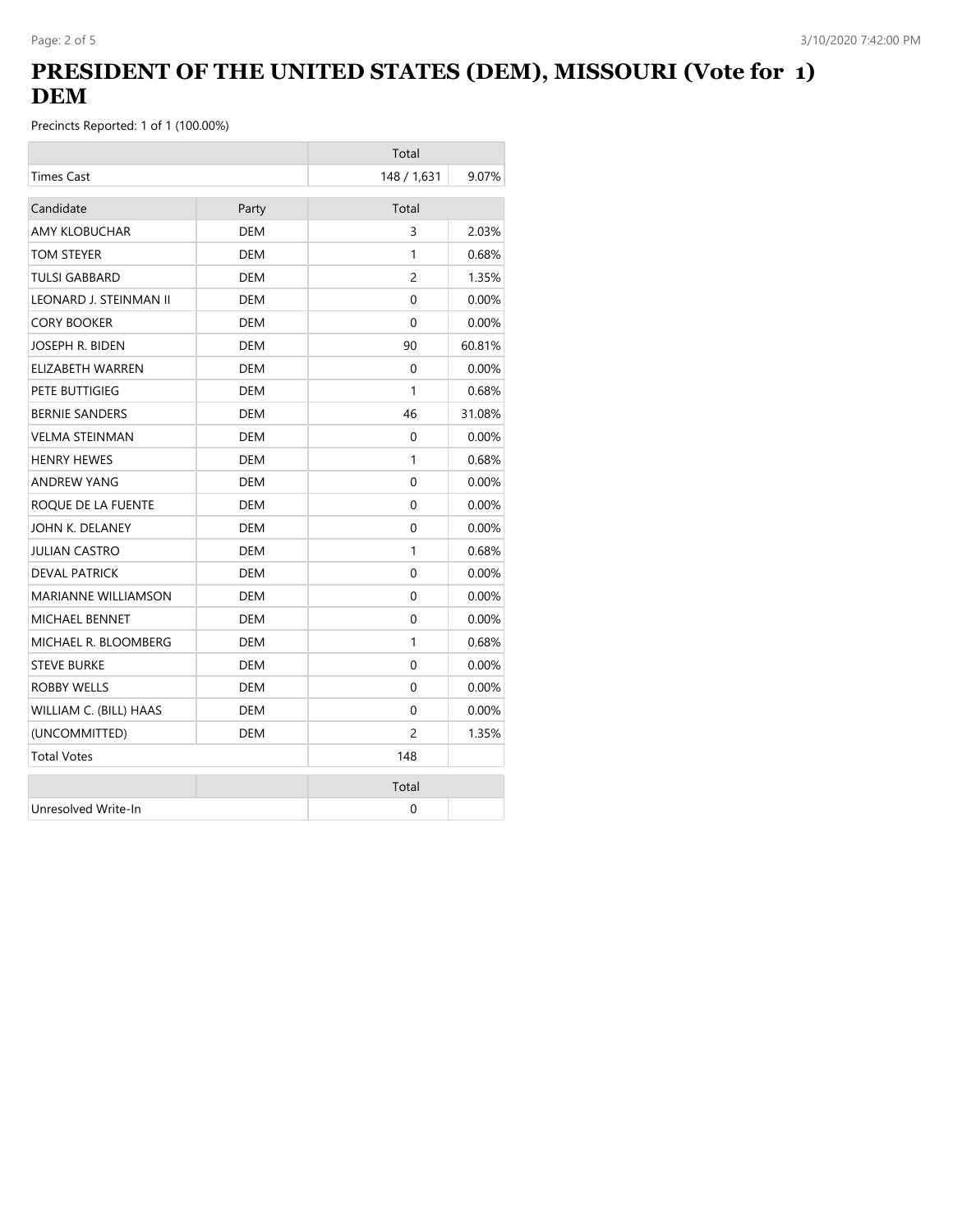# **PRESIDENT OF THE UNITED STATES (LIB), MISSOURI (Vote for 1) LIB**

|                         |       | Total    |       |
|-------------------------|-------|----------|-------|
| <b>Times Cast</b>       |       | 0/1,631  | 0.00% |
| Candidate               | Party | Total    |       |
| <b>JACOB HORNBERGER</b> | LIB.  | 0        | N/A   |
| (UNCOMMITTED)           | LIB.  | $\Omega$ | N/A   |
| <b>Total Votes</b>      |       | 0        |       |
|                         |       | Total    |       |
| Unresolved Write-In     |       | 0        |       |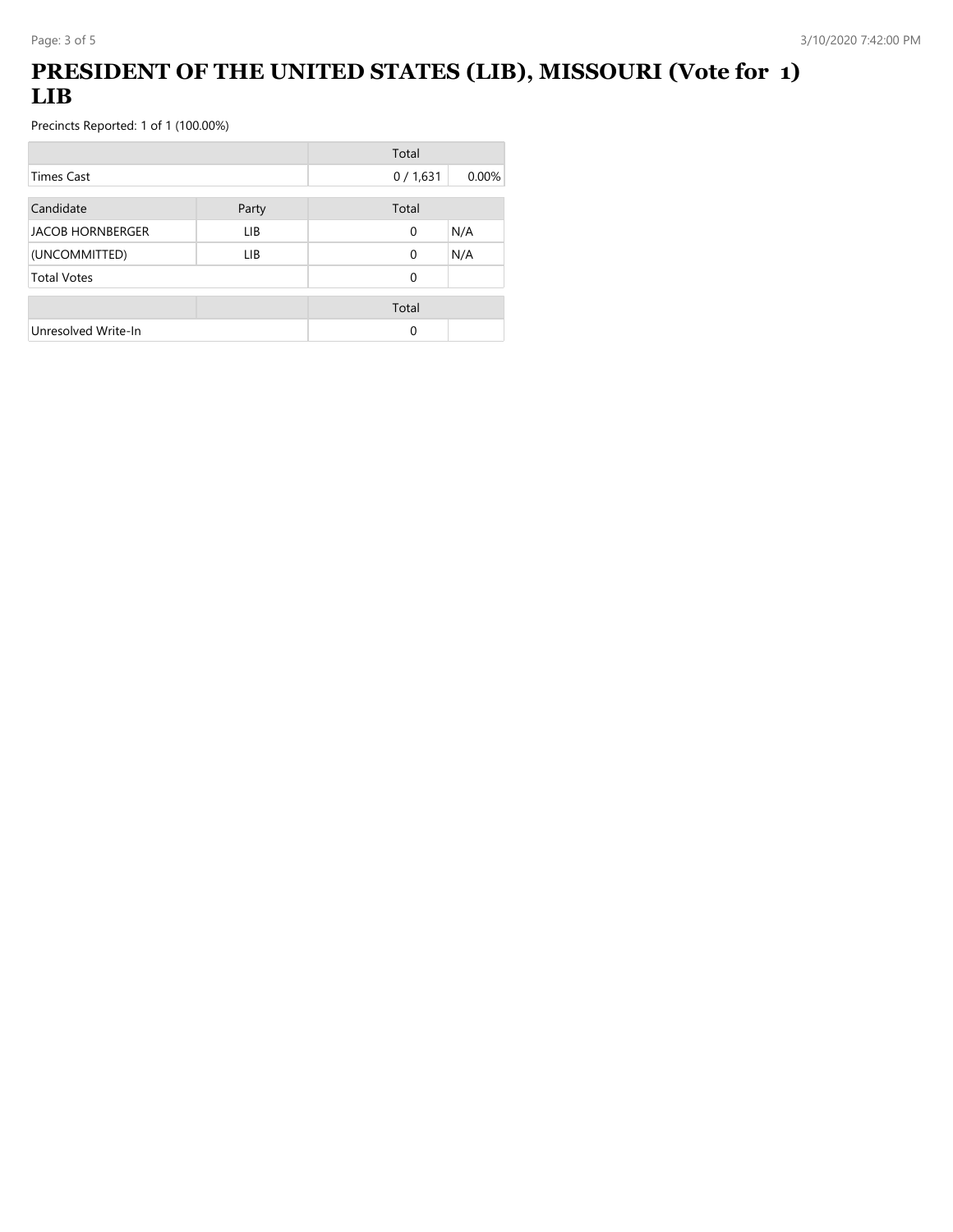# **PRESIDENT OF THE UNITED STATES (GRN), MISSOURI (Vote for 1) GREEN**

|                      |              | Total        |       |
|----------------------|--------------|--------------|-------|
| <b>Times Cast</b>    |              | 0/1,631      | 0.00% |
| Candidate            | Party        | Total        |       |
| <b>HOWIE HAWKINS</b> | GREEN        | $\mathbf{0}$ | N/A   |
| <b>DARIO HUNTER</b>  | <b>GREEN</b> | $\mathbf{0}$ | N/A   |
| <b>DAVID ROLDE</b>   | GREEN        | $\Omega$     | N/A   |
| (UNCOMMITTED)        | GREEN        | $\Omega$     | N/A   |
| <b>Total Votes</b>   |              | $\Omega$     |       |
|                      |              | Total        |       |
| Unresolved Write-In  |              | $\Omega$     |       |